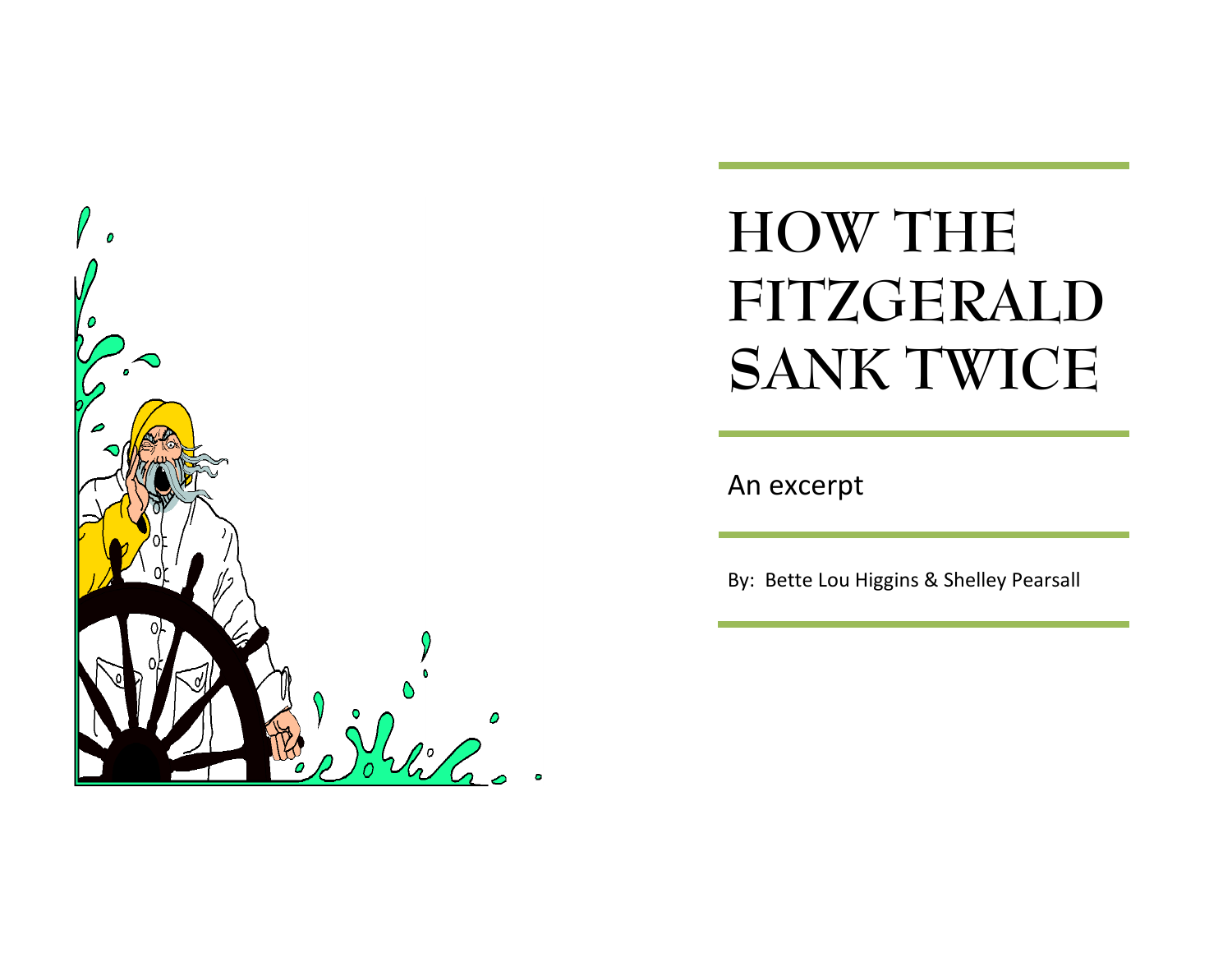## **HOW THE** *FITZGERALD* **SANK TWICE**

BY: Bette Lou Higgins & Shelley Pearsall

Copyright 2001, 2010

Eden Valley Enterprises

1250 East River St.

Elyria, Ohio 44035

© 2001, 2010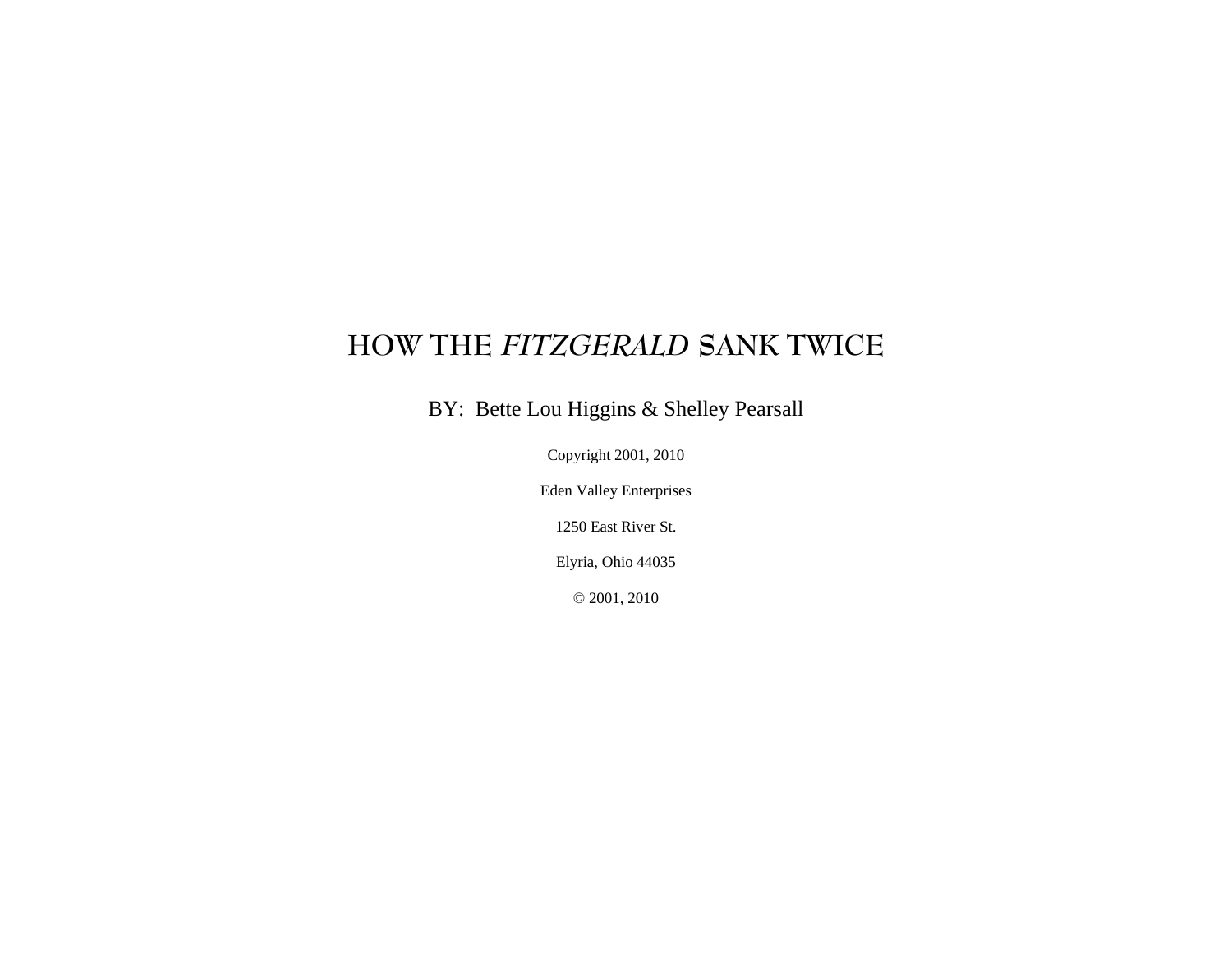**You probably never knew there were TWO** *Fitzgeralds***, did you? No one did. See, that was the problem. If they had known about the first one, things might have been different. The first** *Fitzgerald* **survived thirteen years on the Great Lakes, the second one, seventeen years. One was made of wood, the other of steel. One was powered by wind. The other ran on oil-fired engines. But none of that mattered to the waters of the Great Lakes. Both boats were lost . . . just four days short of 92 years apart. One was lost on November 14, 1883. The other on November 10, 1975. Both went down near shoals. \* One was lost at Long Point, the other near Whitefish Point. Not a single member of the crew on either boat survived.** 

**Any sailor will tell you, you never name a boat after one that was lost. They shouldn't have called the second one the** *Edmund Fitzgerald***. That was bad luck. You don't build another** *Titanic***, if you know what I mean.**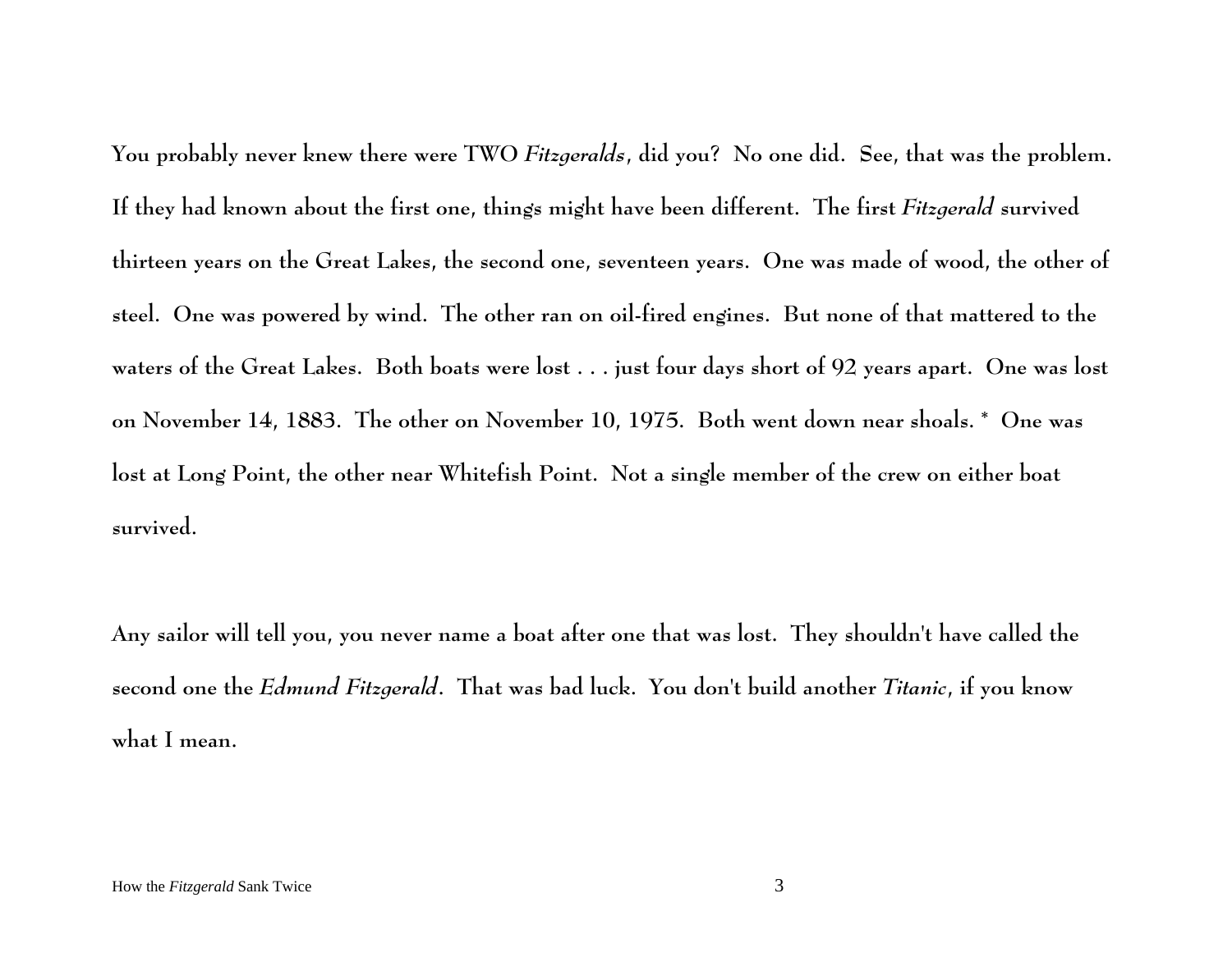**It all started in 1870 when the first** *Edmond Fitzgerald* **was built in Port Huron, Michigan -- maybe 60, 70 miles north of Detroit. She was a two-masted schooner, built by a man named Edmond Fitzgerald -- EdmOnd, with an "O." He came from an Irish family of six brothers, all Great Lakes people. He settled in Port Huron in the 1830's and became one of its most well-known citizens. Started out in the lumber business, then he sailed the Great Lakes as a ship's master for awhile, and in the 1860's, when he was past his sailing years, he began building and repairing ships. Later on, he served as Port Huron's mayor for awhile. He built all kinds of ships -- the steamer** *Henry Howard***, the schooners** *Hattie Wells* **and**  *Hattie Johnson***, the tug** *Frank Moffet***. In 1869, he built the largest sail vessel ever constructed in Port Huron -- a 155 foot, three-masted schooner called the** *Carlingford***. Took a force of 50 men to put her together, and they say she was a sight to behold when they launched her.** 

**In 1870 he built a smaller lumber and grain carrying two-masted schooner, the** *Edmond Fitzgerald***. In November, 1883 the captain of the** *Fitzgerald* **decided to try to make one last run for the season. Wanted**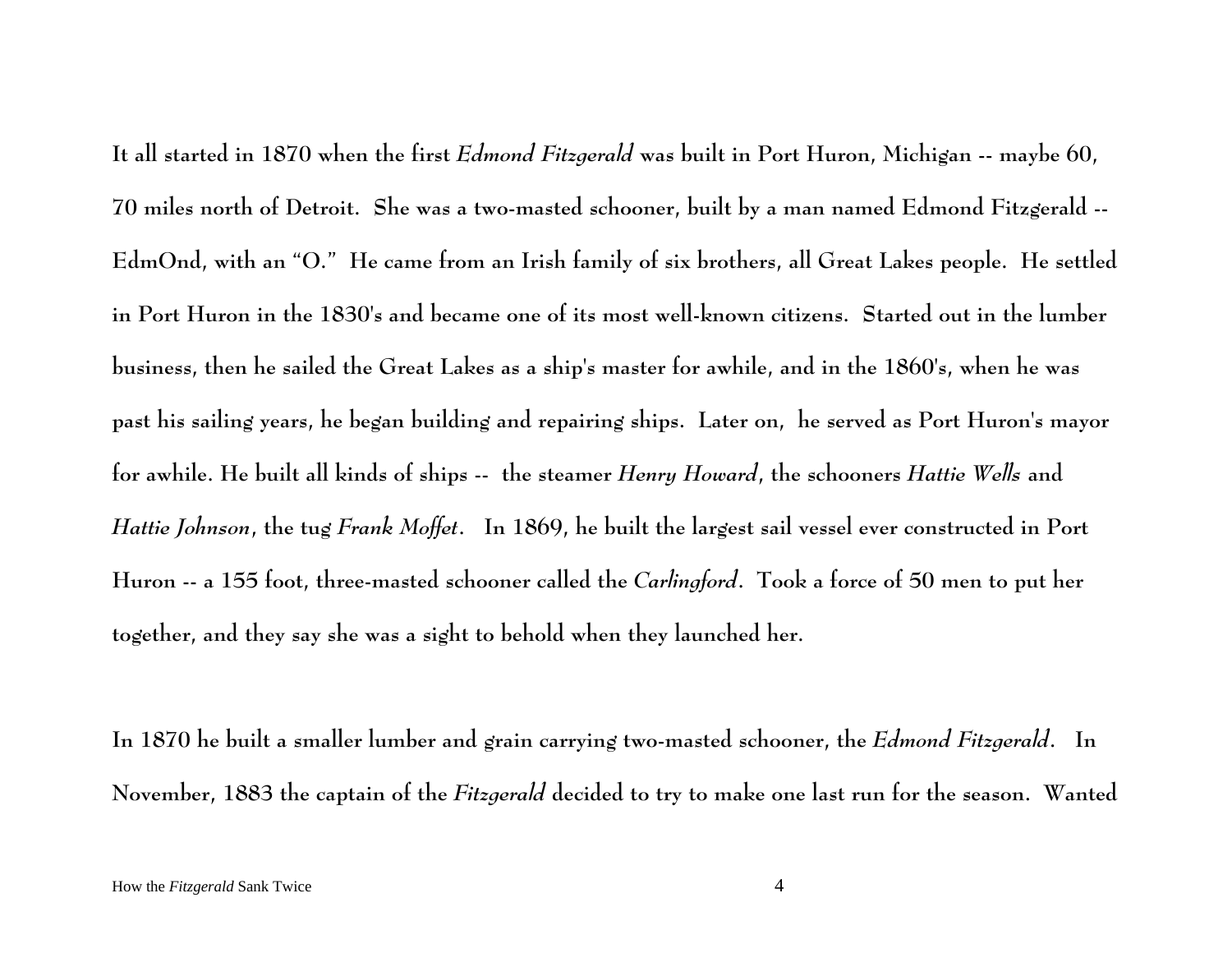**to make some extra money -- a little more pocket change. And that's when it happened to the** *Edmond Fitzgerald***. It was the middle of November: November 14, 1883 to be exact. She was trying to get across Lake Erie with one last cargo of wheat. But a snowstorm caught her near Long Point, Ontario. Long Point is a place you never want to go to if you don't have to. It's a twenty-mile point of land that juts out into Lake Erie. Has tricky shoals all around it. "The Graveyard of Lake Erie," they call it. Even the best sailors have trouble navigating there. The** *Edmond Fitzgerald* **got herself caught in the middle of a snowstorm that day. With the wind and the snow blowing so hard you couldn't see your nose in front of your face, the heavy seas washing over the deck, she ran up on a sandbar near the Long Point cut lighthouse. And then she was done for. The waves broke her apart. Broke her apart piece by <sup>p</sup>iece. After the masts went over, the crew launched the yawl boats to save their lives, but the boats overturned in the frigid waters and all seven crew members were lost. They could see the Long Point Lighthouse -- that's how close to land they were. They drowned in sight of the land. Imagine THAT! The lifesaving crew near the Long Point lighthouse watched them drown. The captain of the lifesaving**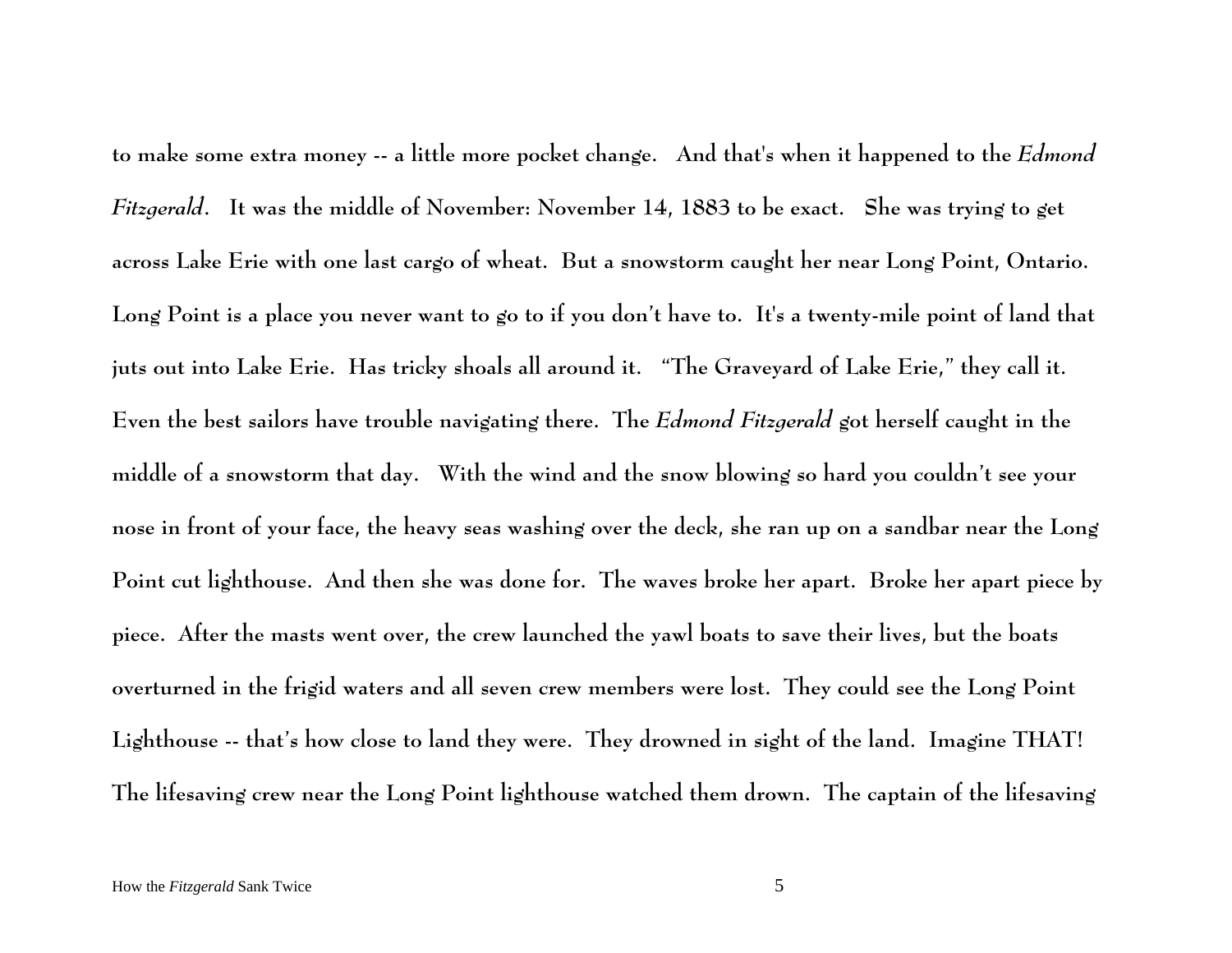**station had the keys to the boathouse in his pocket. He rushed to the beach to survey the wreck, and his crew couldn't get into the boathouse to get the lifesaving boats. They had to break through the boathouse doors. By the time they pulled the lifesaving boat to the beach, the crew of the** *Edmond Fitzgerald* **had already been lost. Later a "gentleman" paid \$250 to salvage the wheat from the** *Edmond Fitzgerald* **and then he sold the wheat for 30 cents a bag. People came from all over to buy bags of "shipwreck wheat." It was dishonorable -- what they did! Dishonorable. Boat goes down with seven men and someone's got to try and make money off of it.** 

**Exactly seventy-five years later, in 1958, Edmond's great nephew, EdmUnd with a "u," had a boat named after him.** 

**…The** *Edmund Fitzgerald* **sank in Lake Superior on November 10, 1975 -- A final Victim of The Gales of November.**